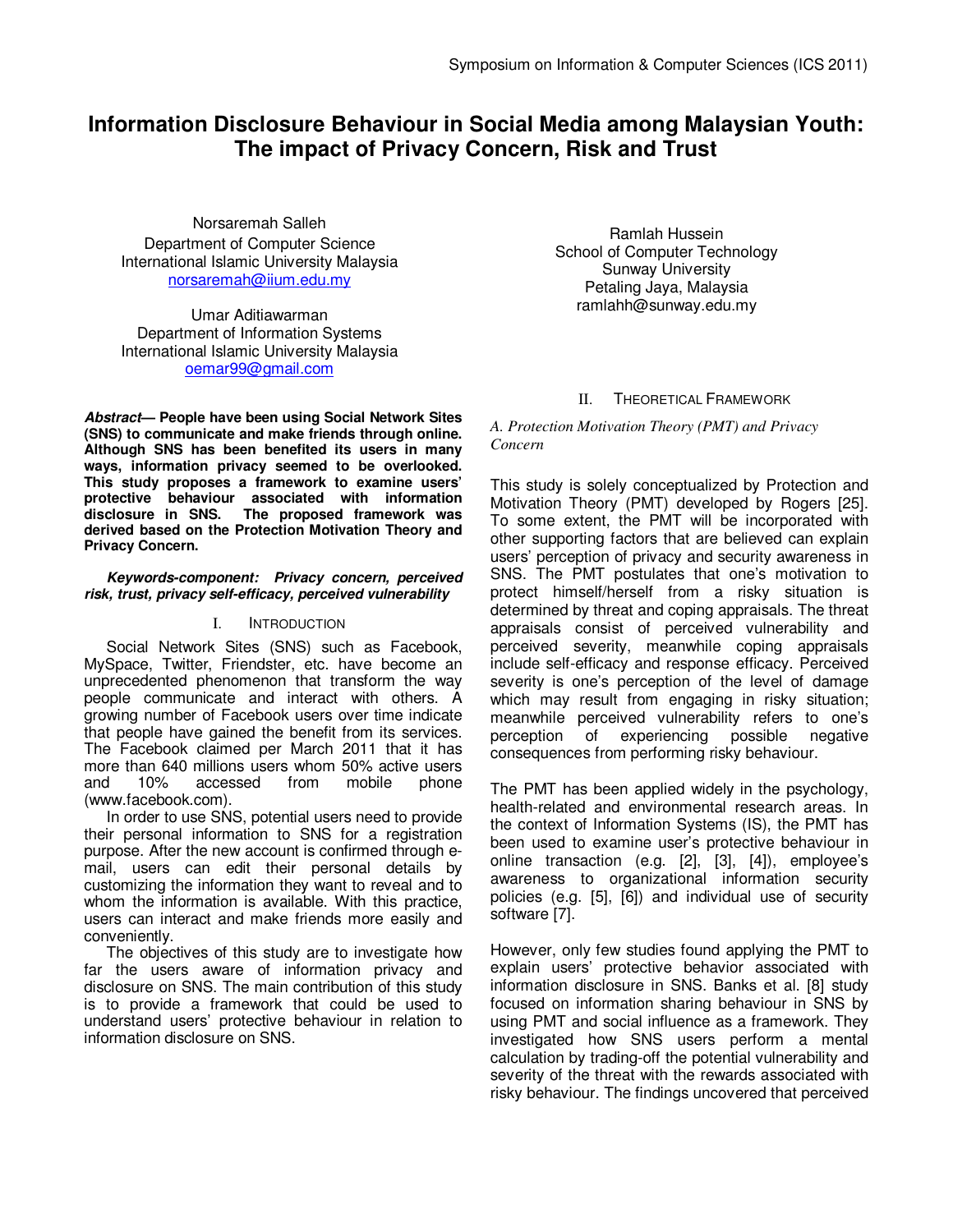vulnerability, severity and rewards associated with information sharing contribute to individual's assessment of the threats. It implies that rewards countervail the effect of perceived severity and vulnerability resulting in a lower threat assessment and hence elevate motivation to engage in the behaviour.

Somehow, individual's coping appraisal associated with information disclosure needs also be investigated to understand one's protective behaviour in SNS. Researchers found that self-efficacy, which refers to individual's belief in their capability to perform a particular task, play an important role in explaining protective behaviour [3], [4], [9]. Self-efficacy of information disclosure refers to one's confidence in their abilities to protect their privacy from illegal practice of information collection and sharing activities.

According to Westin [10], privacy is defined as the desire of people to have the freedom of choice under whatever circumstances and to whatever extent they expose their attitude and behaviour to others. Where the Internet is concerned, privacy concern refers to the user's perception of the likelihood that the internet vendor will try to protect user's confidential information collected during electronic transactions from unauthorized use or disclosure [11]. Therefore, for many internet users, privacy loss is a main concern and the need for protection of information transaction is crucial. Privacy issues on the internet include spam, usage tracking and data collection, and the sharing of information to third parties. When users perceive that their information privacy is misused by third party, they will be less likely disclose their personal information to the internet [12]. In other words, higher privacy concern may be determined by higher perceived vulnerability associated with information disclosure. Consequently, users tend to avoid exploiting their confidential information and share to public. In line with these reasoning, we propose the following hypotheses:

H1: Perceived vulnerability is positively related to privacy concern of information disclosure.

H2: Privacy self-efficacy is positively related to privacy concern of information disclosure.

H3a: Perceived benefit is negatively related to privacy concern of information disclosure.

H3b: Perceived benefit is positively related to information disclosure.

H4: Privacy concern is negatively related to information disclosure.

## *B. Trust and Perceived Risk*

The dimensions of trust and perceived risk are believed contributing to user's disclosure of personal information on SNS. It cannot be denied that trust become a central issue in all daily interactions, communications, transactions and practices, especially in the remote condition such as the internet. Mayer et al. [13] defined trust as "the willingness of a party to be vulnerable to the actions of another party based on the expectation that the other will perform particular action important to the trustor, irrespective of the ability to monitor or control that other party". Trust is essentially needed only in uncertain situations since trust effectively means to assume risks and become vulnerable to trusted parties [14]. According to Pavlou [15], trust is found to be a significant antecedent of perceived risk. If there was no risk and actions could be taken with complete certainty no trust would be required. It was found that perceived risk decreases when trust occurs. However, since risk itself is difficult to measure objectively, established research has predominately defined perceived risk as "an individual's subjective expectation of suffering a loss in pursuit of a desired outcome" [16].

Trust and perceived risk were found as pivotal factors in any online transactions such as e-commerce [15], egovernment [17], and internet banking [18]. In the context of SNS, researchers have investigated the role of trust on information disclosure behaviour. Trust and perceived risk associated with information disclosure in SNS need to be examined to explain. Studies of SNS by [19] and [20] found that majority students in college or university tend to trust Facebook (FB) and its members compared to other SNS (e.g. MySpace, Friendster).

However, the findings are merely based on descriptive analysis. They did not perform further analysis to explain a causal relationship of trust factor or even the role of trust on information disclosure. In response to their study, [21] investigate the impact of trust on information sharing or disclosure between FB and MySpace users. In their study, trust is divided into two dimensions; trust of the SNS system and trust of the SNS members. Despite the findings revealed the correlation between trust of SNS and information sharing, the trust factors do not represent an overall picture of SNS trusting believe. As reported, both of trust constructs found to be less reliable and seemed not adaptable for future study. Recent study by [22] revealed significant relationship between trust and willingness to provide information on SNS. The findings imply that trust is driven by SNS system capability in protecting and managing the personal information. As a result, it elevates the level of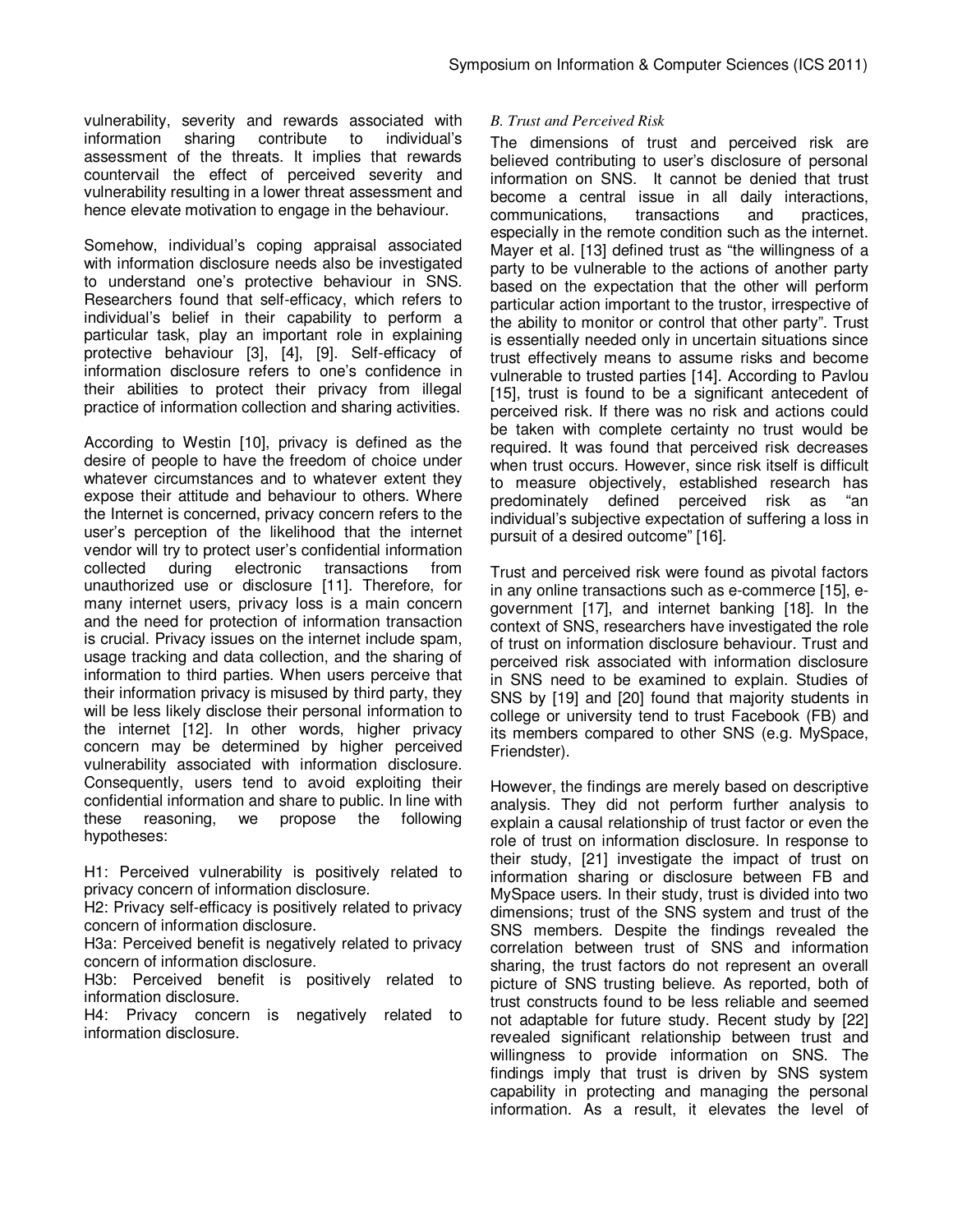confidence to disclose the personal information and in turn lowers the risk level.

In relation to privacy concern of information disclosure, trust is believed to have an impact on users' behaviour. If the users perceive that the SNS care about information privacy, honest and competence in protecting personal information, the level of concern over privacy is likely lower [23]. Figure 1 shows the proposed research model of our study. The relationships among constructs used in our study are to be tested using the following hypotheses:

H5a: Trust is negatively related to perceived risk. H5b: Trust is positively related to information disclosure.

H5c: Trust is negatively related to privacy concern of information disclosure.

H6: Perceived Risk is negatively related to information disclosure.



Figure 1. Proposed Research Model

#### III. RESEARCH DESIGN

This study will employ a survey method to gather the information from the participants. Self-administered questionnaire will be performed targeting university's students as sample. A total of 500 questionnaires will be distributed to students from both the public and private universities. A random sampling technique is adopted for questionnaire distribution. Prior to actual data collection, a pilot study need to be conducted to test the reliability of the instruments. For this purpose, a Cronbach alpha technique is used. According to Hair et al. [24], if the factor scores above 0.7 of the Cronbach alpha values, then it is considered as reliable.

Based on the proposed model, there are seven main constructs involved in the study. The questions are

adopted and adapted from previous studies that have empirically validated the instruments. To measure "Perceived Vulnerability" and "Privacy Self-efficacy", this study adapts the instruments from [12] and [4]. The "Information Control" construct is adapted from studies by [12] and [26]. The "Perceived Risk" construct consists of two items derived from the study by [15]. "Privacy Concern" associated with information disclosure is examined with seven items. The study adapts the construct from [26] and [20]. Lastly, to examine "Information Disclosure" behavior, this study adapts the instruments from [22].

#### ACKNOWLEDGEMENT

This research is funded by the Fundamental Research Grant Scheme (FRGS11-010-0158) of the Ministry of Higher Education Malaysia.

#### **REFERENCES**

- [1] R.W. Rogers, "Cognitive and Physiological processes in fear appeals and attitude change: A revised theory of Protection Motivation", *Social Psychophysiology,* pp. 153-176, 1983.
- [2] C.B. Wirth, N.J. Rifon, R. LaRose, M.L. Lewis, "Promoting Teenage Online Safety with an *i-Safety* Intervention Enhancing Self-efficacy and Protective Behaviour". available at: https://www.msu.edu/~wirthch1/childsafety07.pdf (accessed March 17, 2011).
- [3] R. LaRose, N.J. Rifon, R. Enbody, "Promoting Personal Responsibility for Internet Safety", *Communication of the ACM,*  vol. 51, no. 3, pp. 71-76, 2006.
- [4] S. Youn, "Determinants of Online Privacy Concern and Its Influence on Privacy Protection Behaviour among Young Adolescents", *The Journal of Consumer Affairs*, vol. 43, no. 3, pp. 389-418, 2009.
- [5] M. Siponen, S. Pahnila, M.A. Mahmood, "Compliance with Information Security Policies: An Empirical Investigation", *Computer,* pp. 64-71. 2010.
- [6] T. Herath, H.R. Rao, "Protection Motivation and Deterrence: A Framework for Security Policy Compliance in Organisations" *European Journal of Information Systems,* 18(2), 106-125, 2009.
- [7] A. Johnston, M. Warkentin, "Fear Appeals and Information Security Behaviours: An Empirical Study", *MIS Quarterly,*  34(1), 2010.
- [8] M.S. Banks, C.G. Onita, T.O. Meservy, "Risky Behaviour in Online Social Media: Protection Motivation and Social Influence", *AMCIS 2010 Proceedings,* 2010.
- [9] N.J. Rifon, , R. LaRose, M.L. Lewis, "Resolving the Privacy Paradox: Toward a Social-Cognitive Theory of Consumer<br>Privacy Protection". available at: https:// Protection". available at: www.msu.edu/~wirthch1/privacyparadox07.pdf (accessed March 17, 2011)
- [10] A. Westin, "Privacy and Freedom", New York: Atheneum, 1967.
- [11] D.J. Kim, D.L. Ferrin, H.R. Rao, "A Trust-based Consumer Decision-making Model in Electronic Commerce: The Role of Trust, Perceived Risk, and Their Antecedents", *Decision Support Systems,* 44, 544-564, 2008.
- [12] T. Dinev, P. Hart, "Internet privacy concerns and their antecedents measurements validity and regression model", Behaviour & Information Technology, vol. 23, no. 5, pp. 413- 422, 2004.